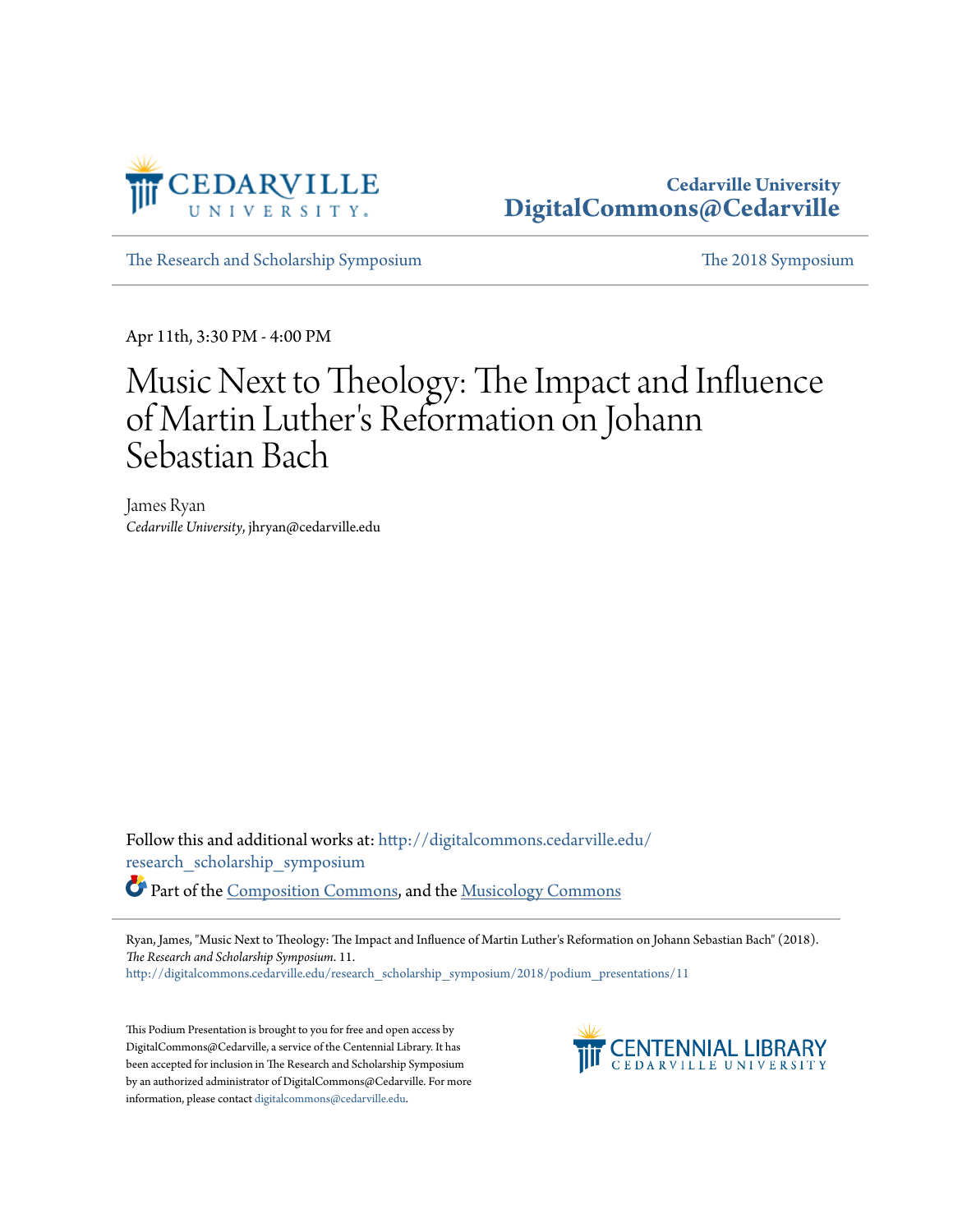# Music Next to Theology:

The Impact and Influence of Martin Luther's Reformation on Johann Sebastian Bach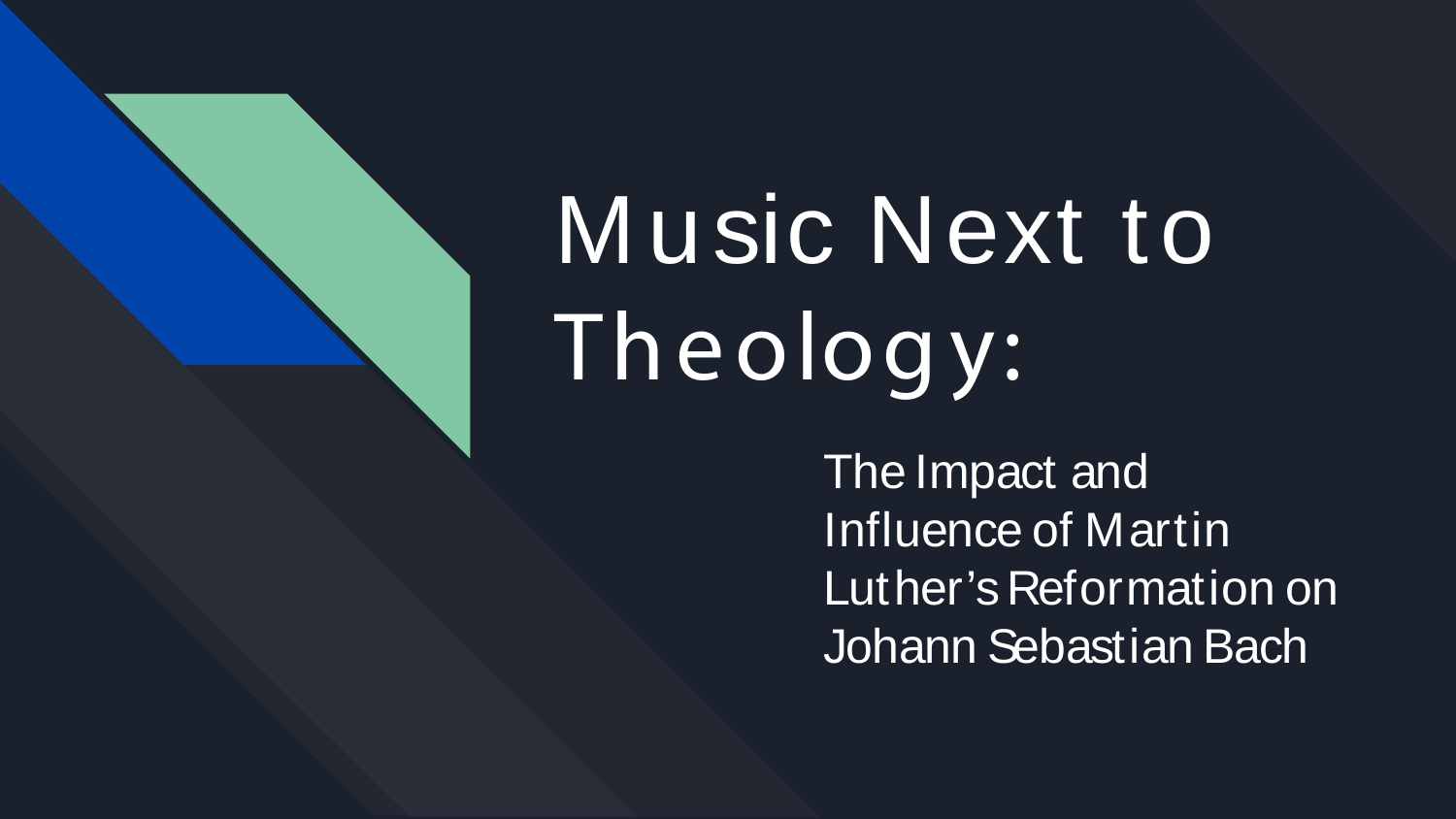#### Johann Sebastian Bach

- One of the greatest composers of all time
- Composed music both sacred and secular in function
- Quantity of his sacred music raises the question of what Bach thought of God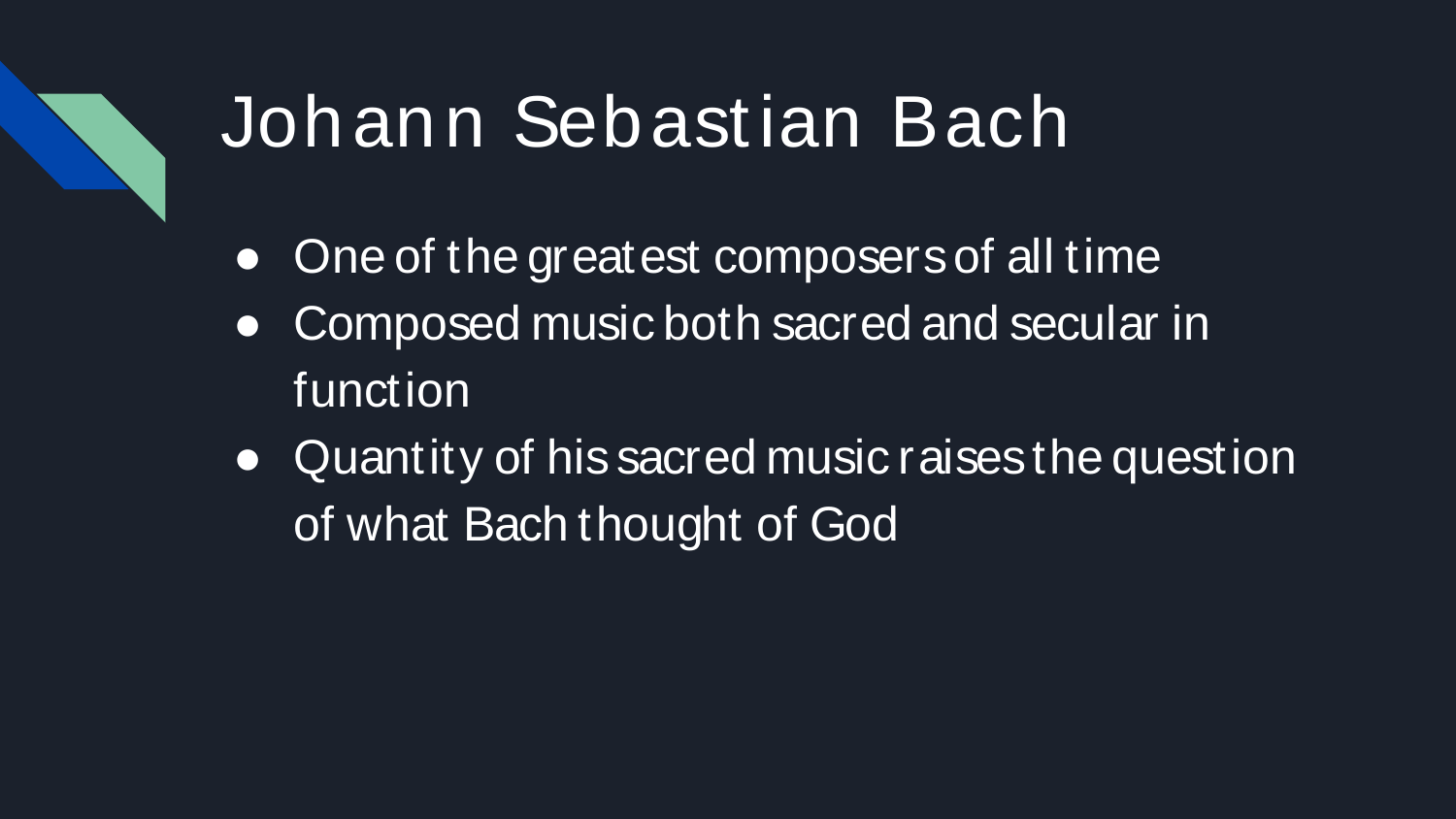

#### The Question

- Was Bach just a musician employed by the church who wrote good sacred music?
- Or, was he a theologian of sorts as well?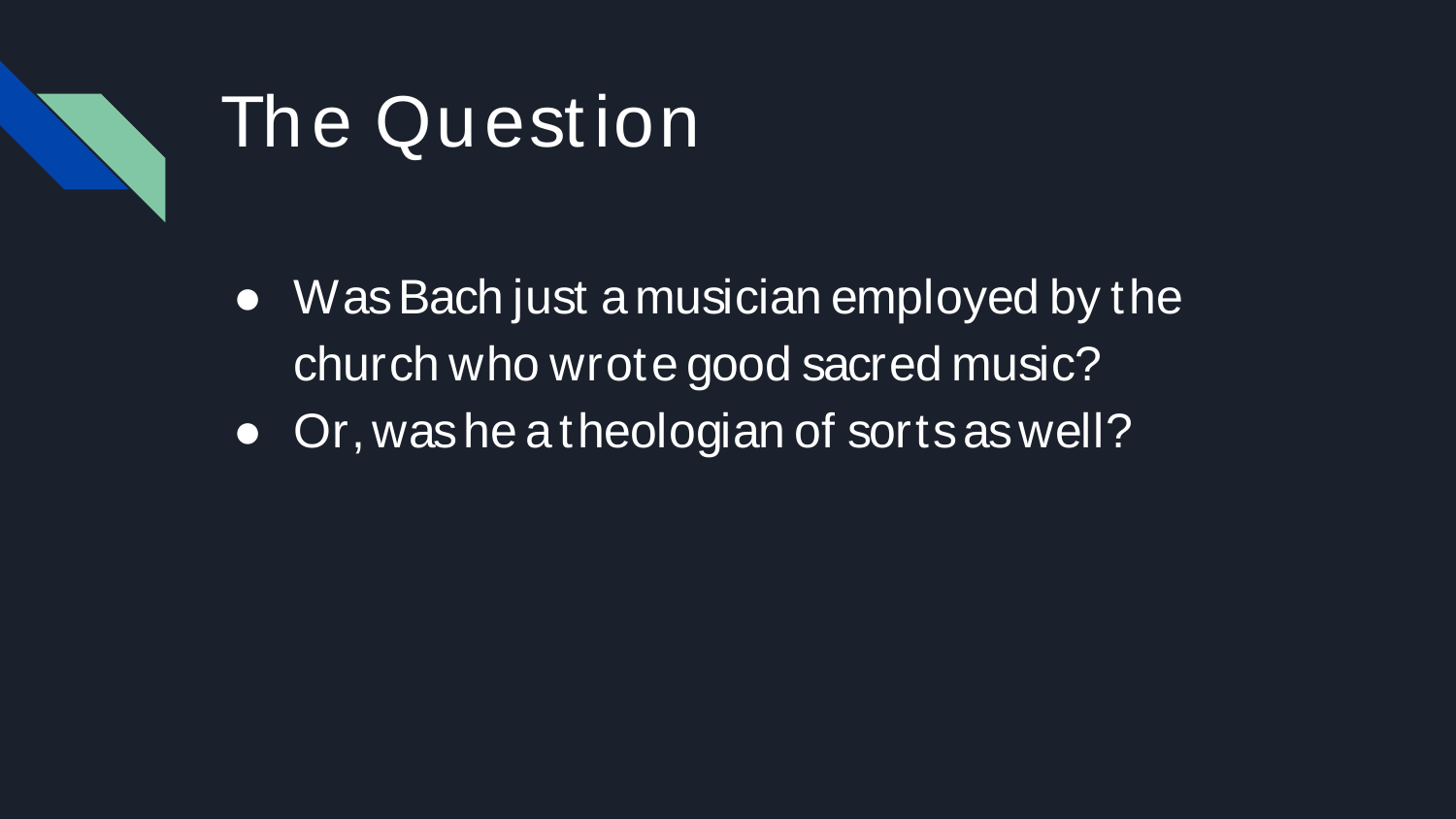

#### The Answ er

- Bach was more than just a musician
- Strongly knowledgeable in theology
- Heavily influenced by the Protestant Reformation, and more specifically, Martin **Luther**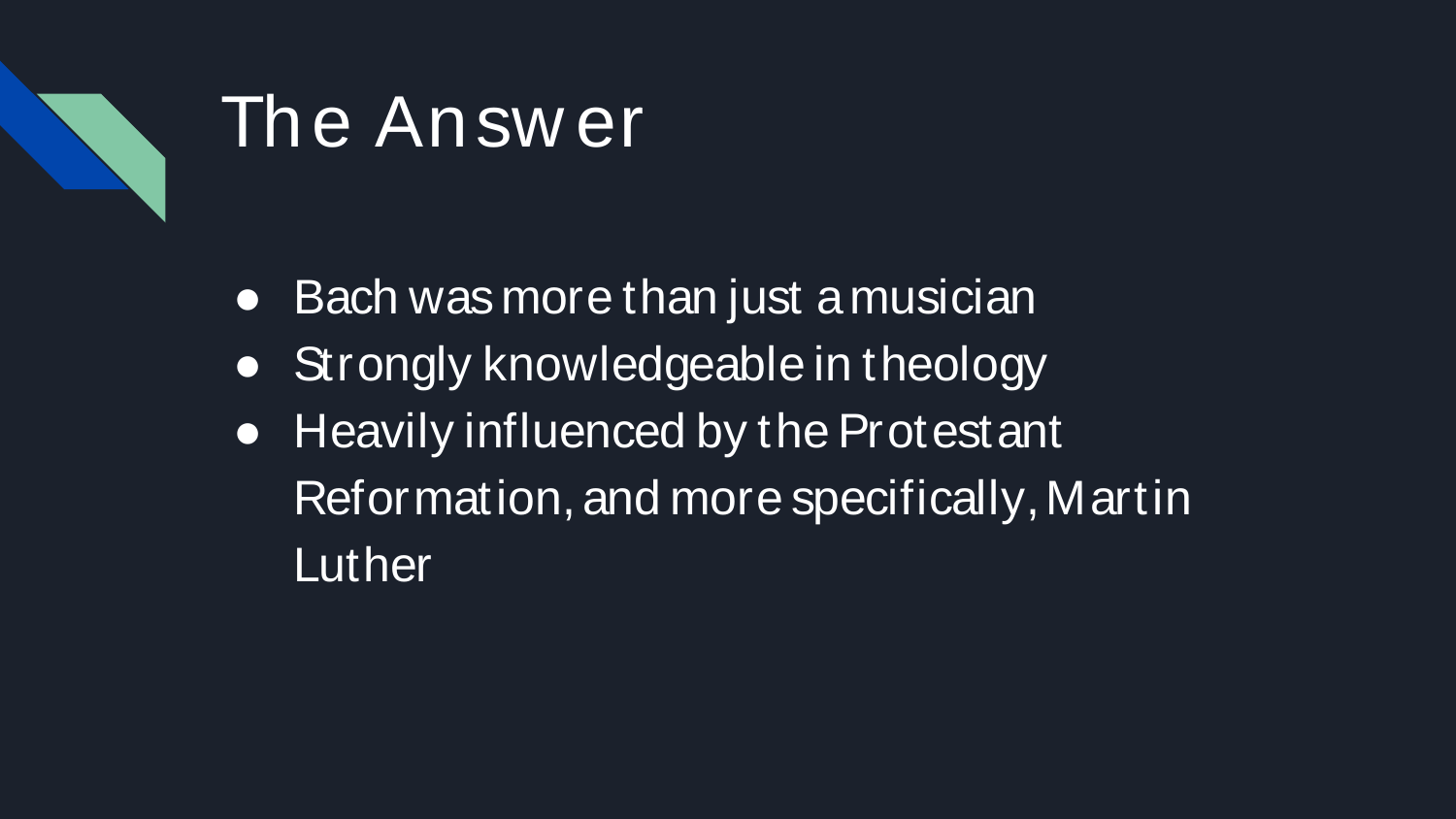

### Martin Luther

- Father of the Protestant Reformation
- Owned broad views on the use of music in the liturgy of the worship service.
- Famously once said of music: "Music is next to theology."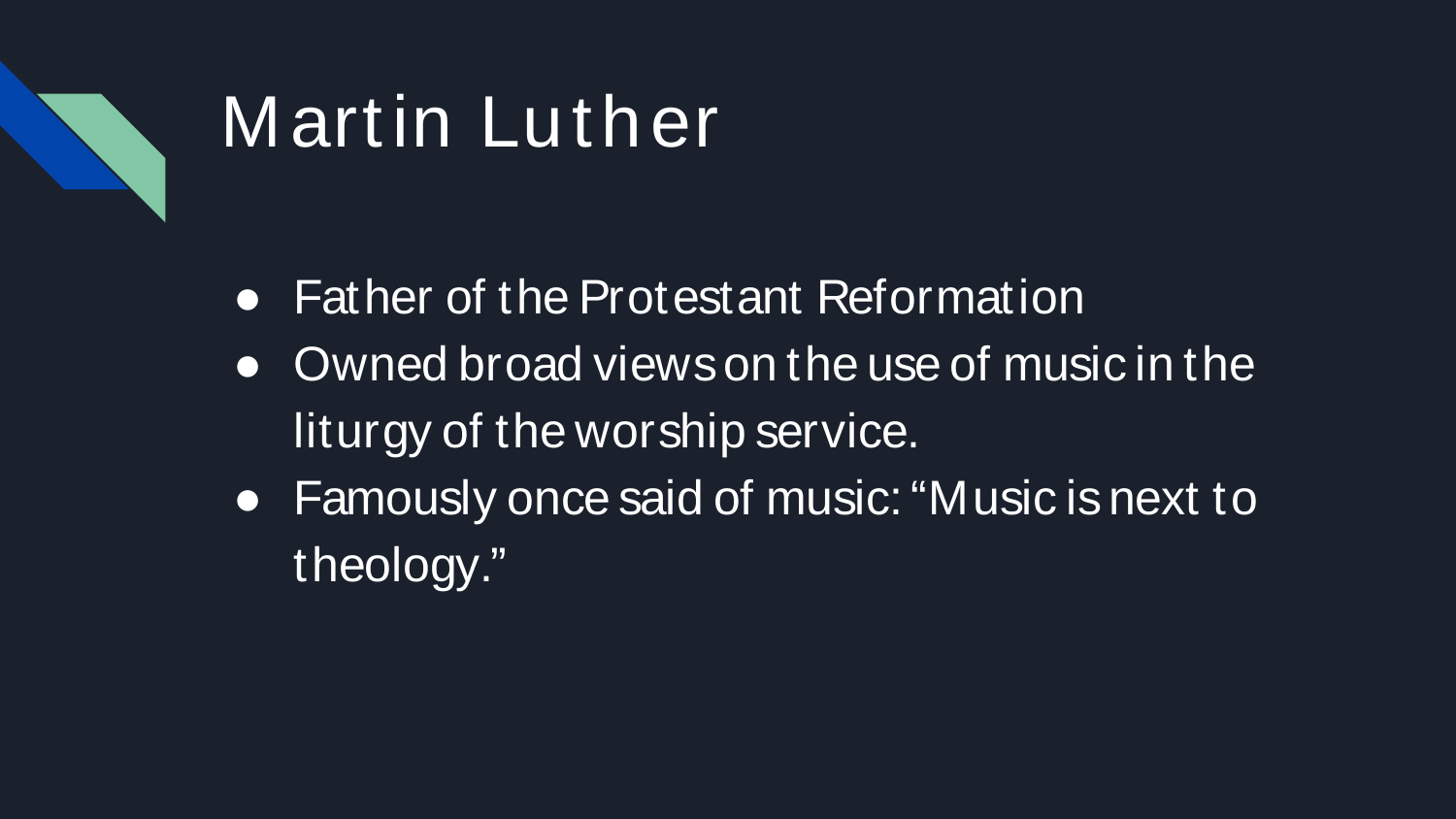## Gospel Com m unication

- Music was an art form through which to communicate the truth of Scripture.
- An alternative route through which fundamental theology could be taught and expounded.
- It was the "living voice of the Gospel."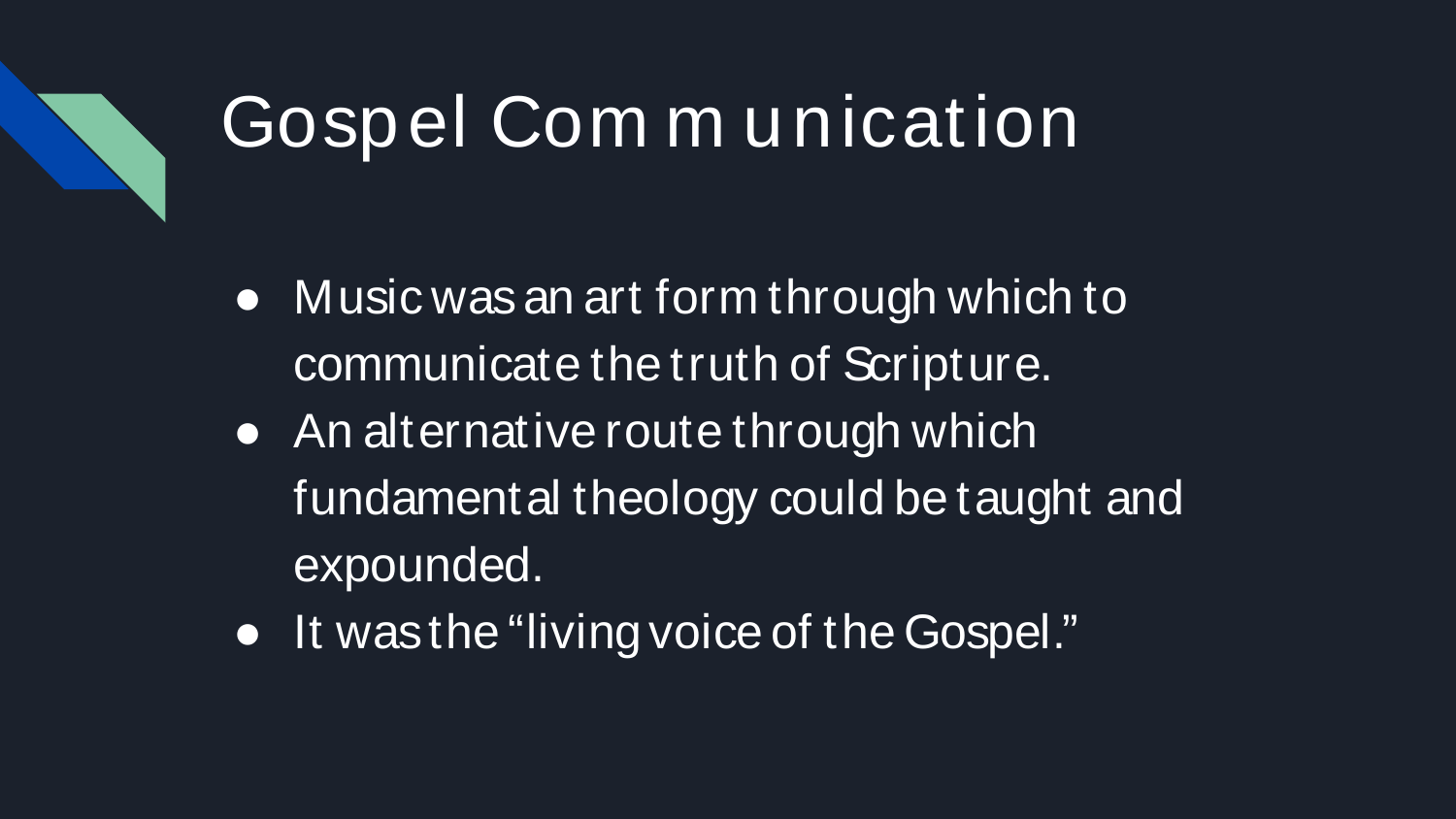

#### Gospel Response

- Luther considered music to be the only natural human response to the Gospel.
- "And we see how David and all the saints put their pious thoughts into verse, rhyme, and song."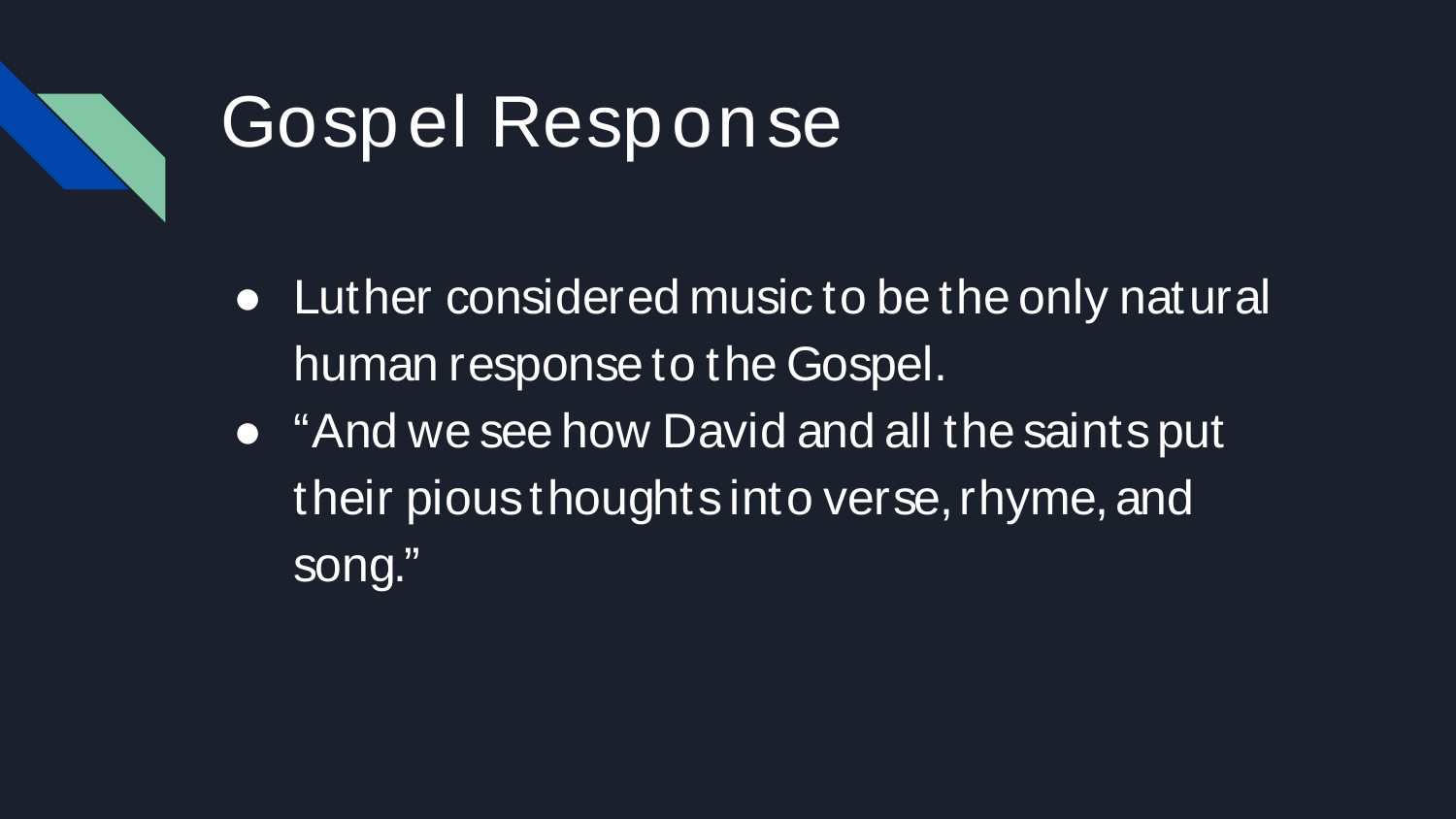#### The Lutheran Church

- Music and theology were not mutually exclusive of each other, but rather, complementary
- Bach's employment by the Lutheran church suggests that he had a strong understanding of Lutheran theology.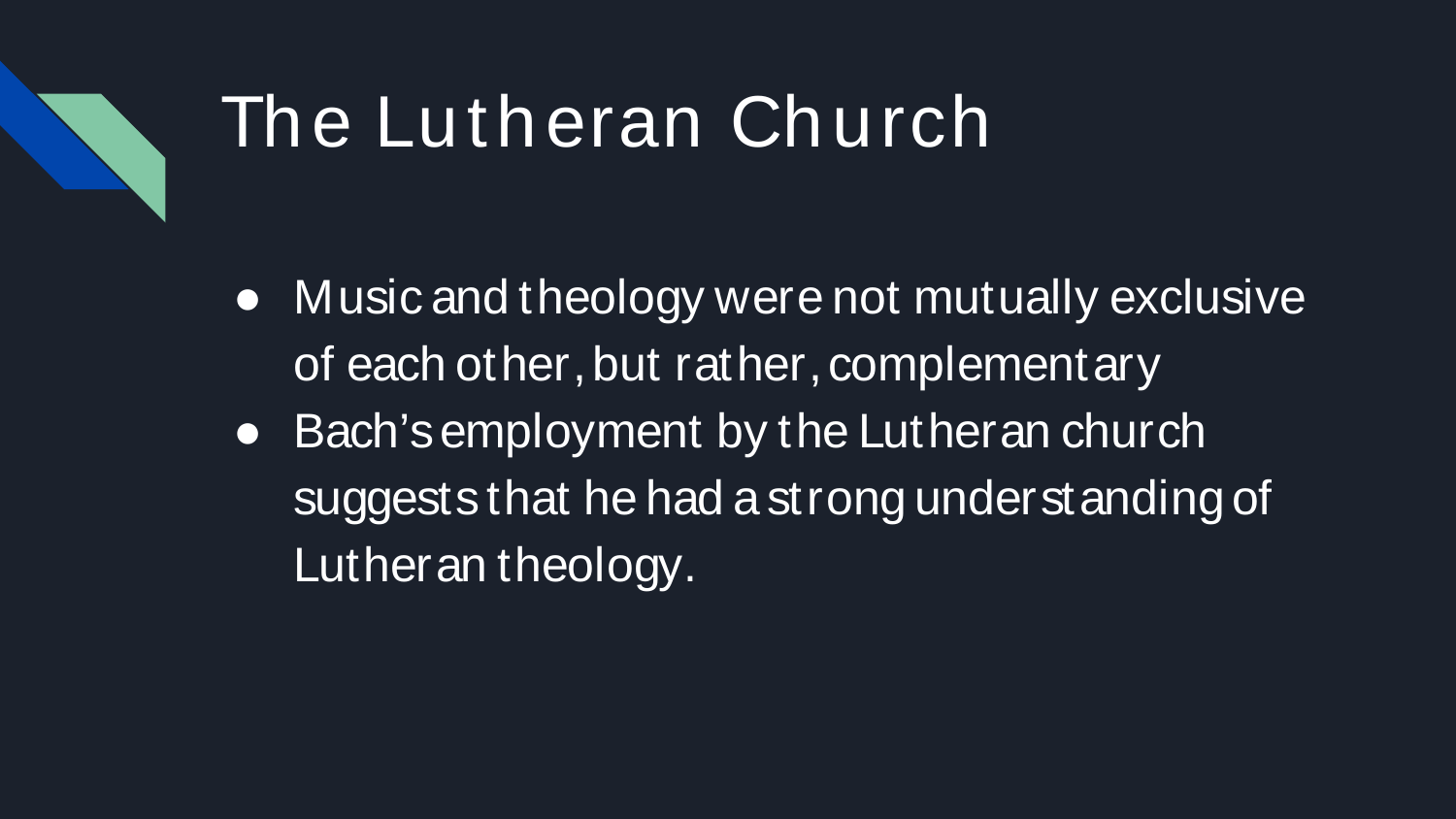## Evidence in Bach's Life

- Ancestor's religious heritage was saturated in Protestantism
- Gerhard Herz: "Johann Sebastian Bach's profession and religion were traditional in his family long before he was born. Bach's religion was so deeply embedded in the old Lutheran faith that no new trends….could become a serious problem for him."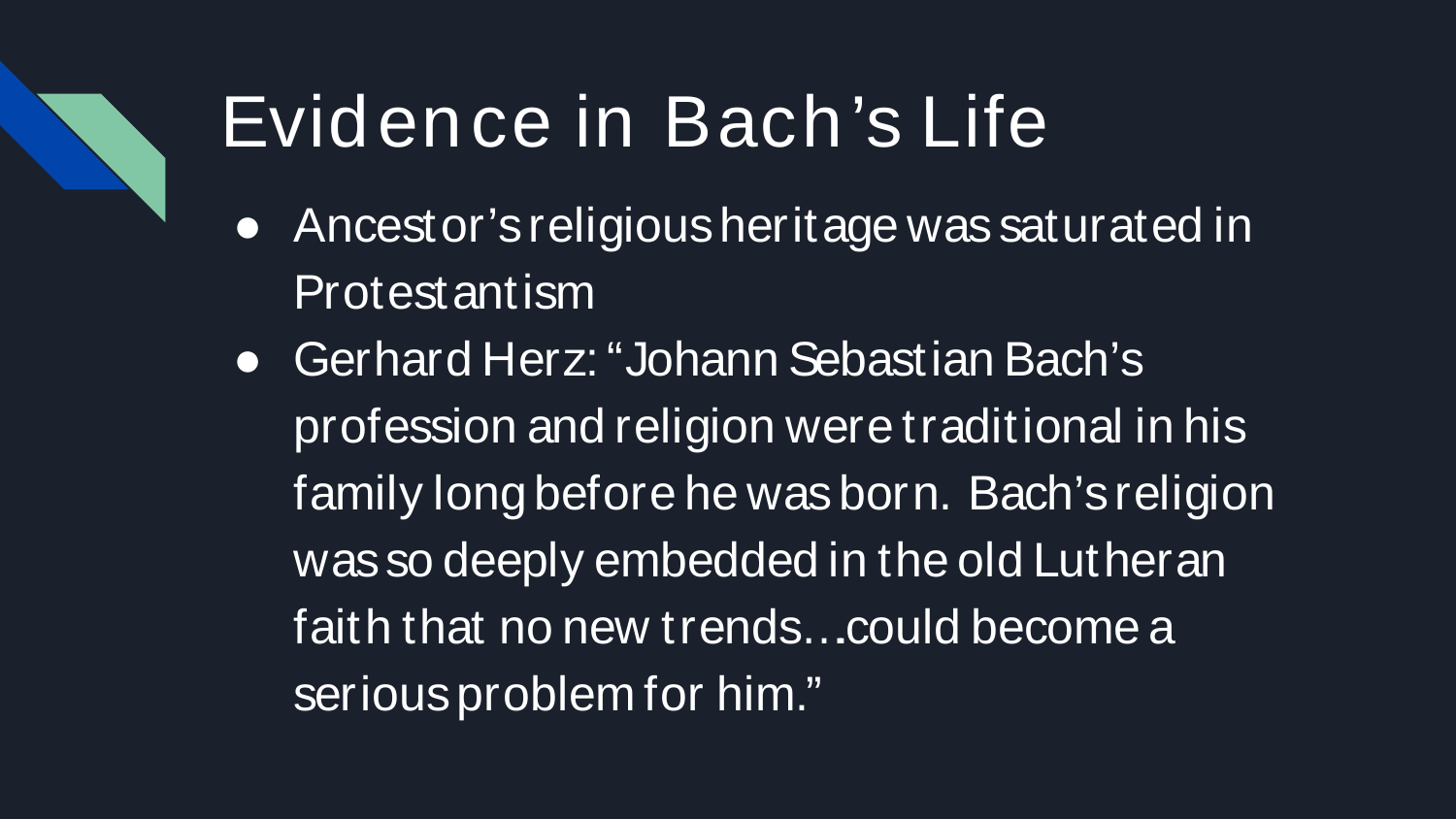### Evidence in Bach's Life

- Even in his adult years, Bach held true to Lutheran orthodoxy against the rising cultural changes
- "None of the attempts to see Bach's religion in another light than the orthodox Lutheran can be supported theologically. ...Bach biographers have shown convincingly that Bach does not transgress the realm of the confessional church."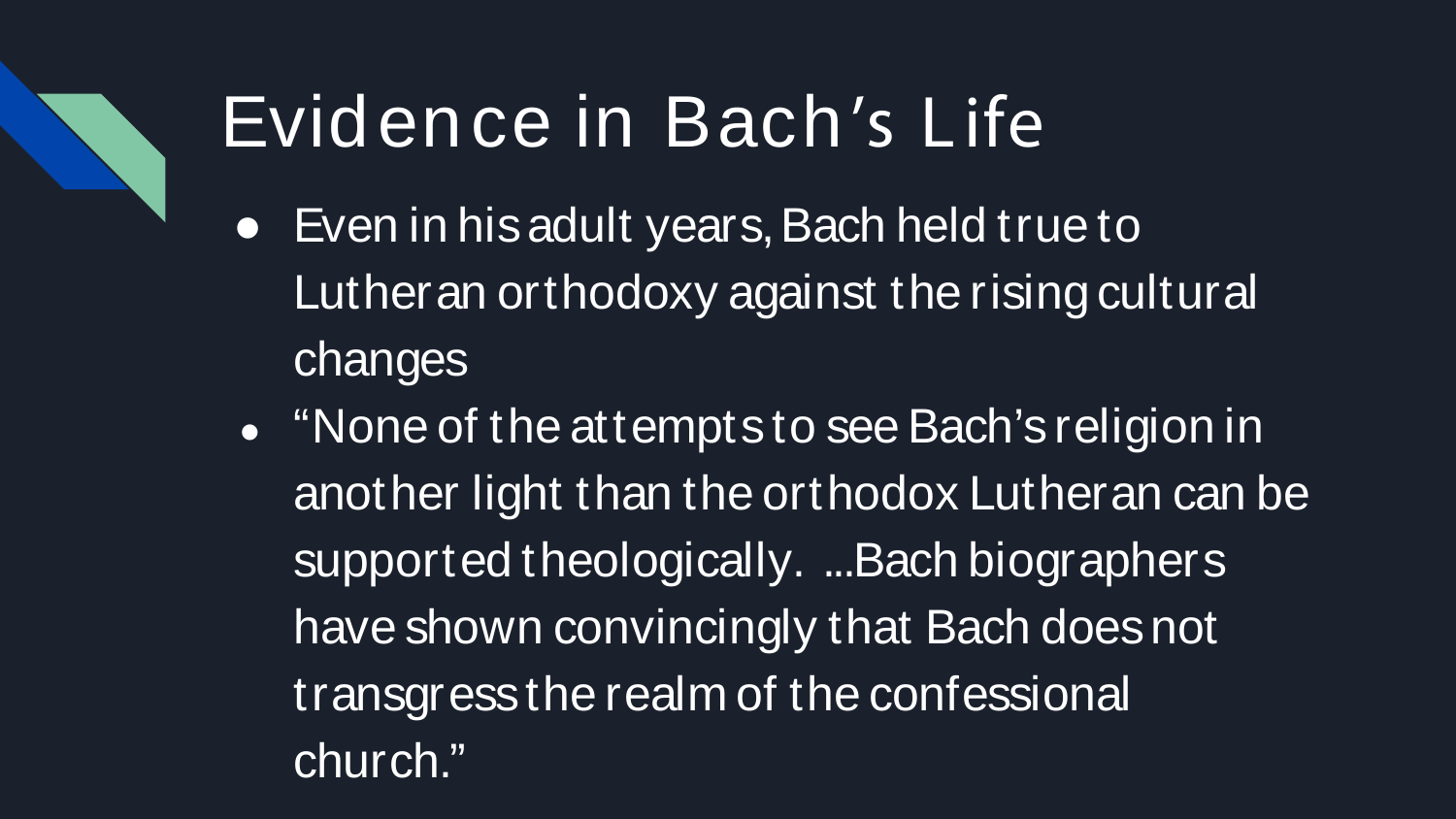

### Bach as Cantor

- Signed the Formula of Concord twice
- Not only required to be competent in Lutheran theology, but also required to be able to teach it.
- Responsible to provide music befitting certain liturgical and homiletic contexts, each containing specific theological meaning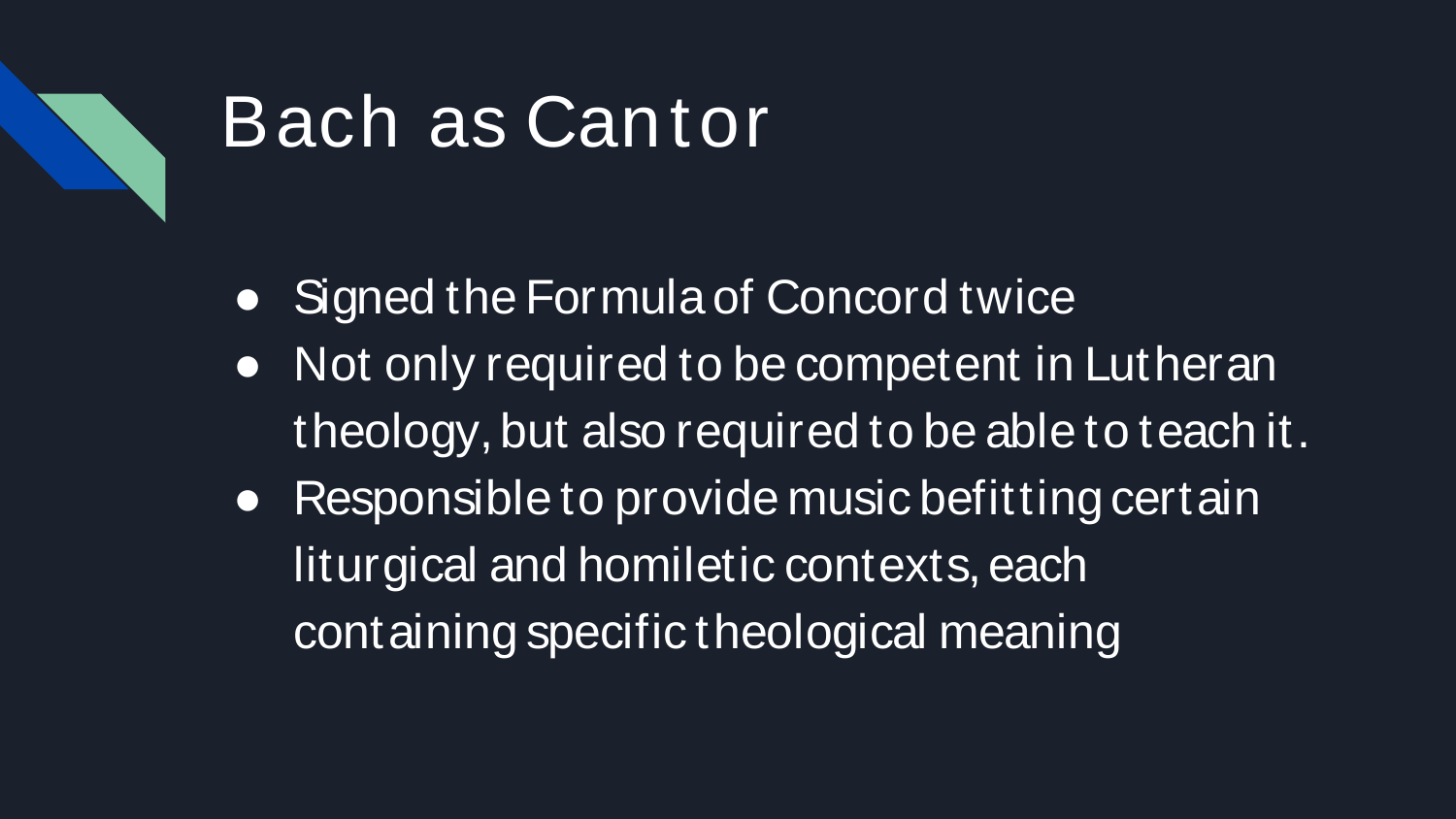## Bach's Music

- The Magnificat
	- M ichael Linton: "substantial evidence that major passages of the work are structured in accordance with Luther's exegesis of the Canticle. Here, Bach read the Scripture, consulted Luther, and structured his music."
- *St. John Passion* 
	- Bach creates a tonal motion that follows the trajectory of Christ
		- The work descends in flats to the crucifixion, symbolizing Christ being humiliated and taking on sin
		- The work ascends in sharps for the remainder of the work, symbolizing the future resurrection and the cross as the act of salvation.